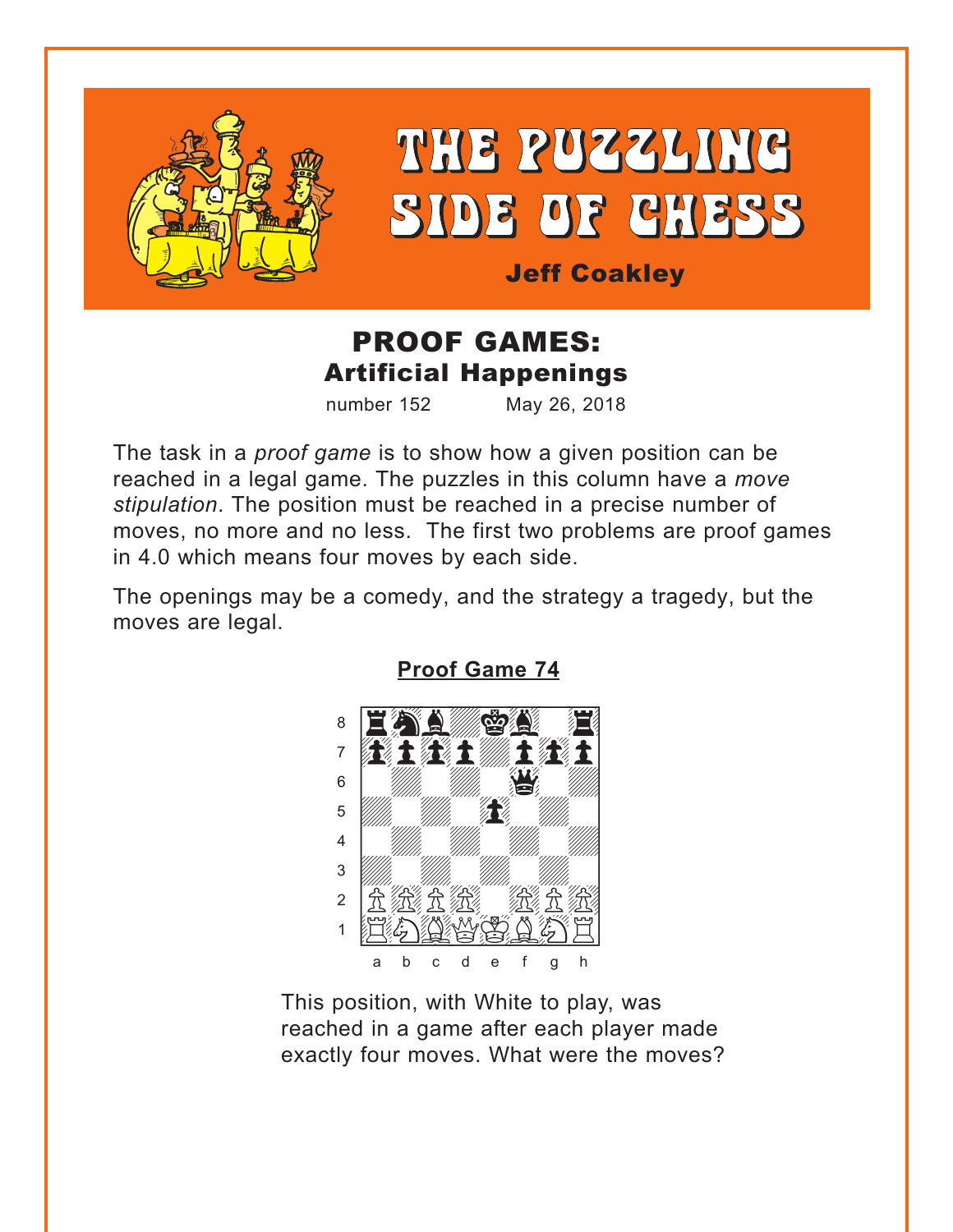<span id="page-1-0"></span>

The life of a chess detective is not all intrigue and suspense. Many idle days are spent at the office, waiting for the next case.



**Proof Game 75** 

This position was reached after Black's fourth turn. What were the moves?

A synthetic game is similar to a proof game. But instead of finding the move sequence that leads to a given position, the task is to compose a game that ends with a particular move.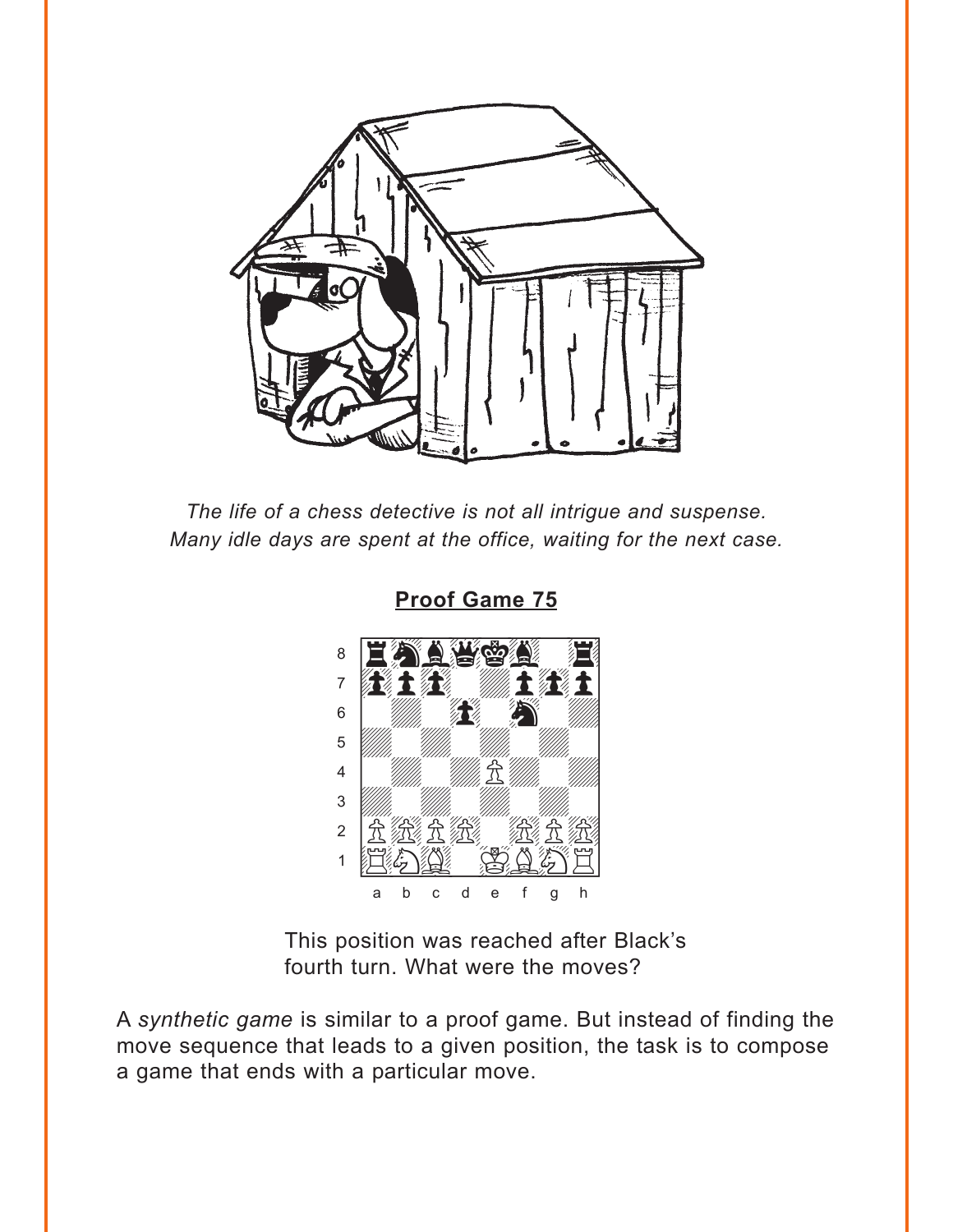#### **[Synthetic Game 35](#page-5-0)**

<span id="page-2-0"></span>

Compose a game that ends with the move **4...Qd5#**



The "longer" game below has length 5.0. Quite doable for those who like to do.

**[Longer Proof Game 48](#page-6-0)** (5.0 moves)



This position was reached after Black's fifth turn. What were the moves?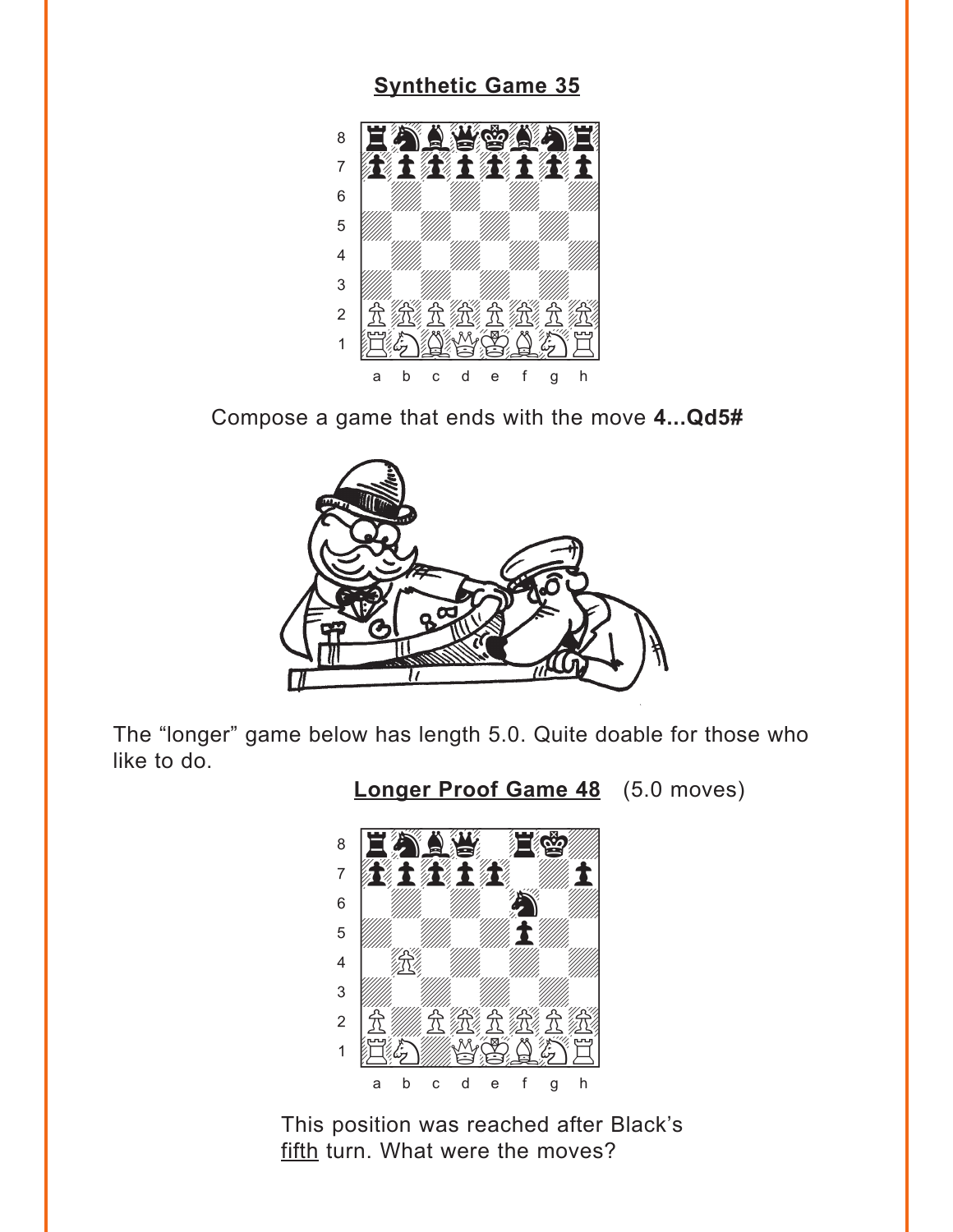## <span id="page-3-0"></span>PG SHOWCASE

The following proof games exceed the normal limits of solvability for most chess detectives. They are presented here, not as puzzles, but as artistic endeavours, demonstrating some of the compositional possibilities in this type of retro problem.







This position was reached after White's seventh turn. What were the moves?

**[Longer Proof Game 50](#page-8-0)** (6.5 moves)



This position was reached after White's seventh turn. What were the moves?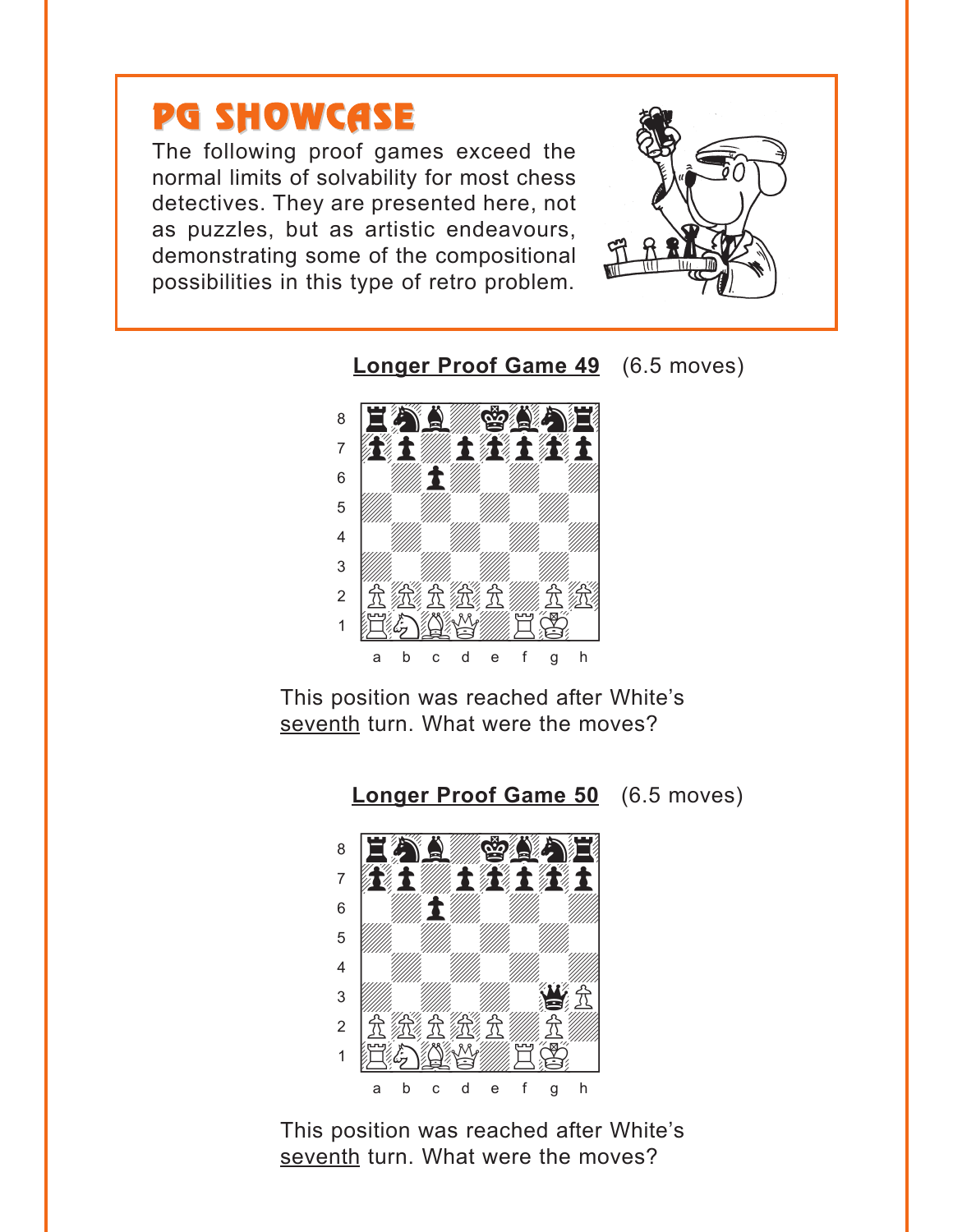## <span id="page-4-0"></span>**SOLUTIONS**

All problems by J. Coakley, Puzzling Side of Chess (2018). Proof game 74 is from Winning Chess Puzzles For Kids (2006).

**PDF hyperlinks.** You can advance to the solution of any puzzle by clicking on the underlined title above the diagram. To return to the puzzle, click on the title above the solution diagram.

**Archives.** Past columns and a detailed index of problem-types and composers are available in the Puzzling Side of Chess archives.



**Proof Game 74** 

1.e3 Nh6 2.e4 Nf5 3.exf5 e5 4.f6 Qxf6 Tempo move by the energetic white e-pawn.

**Proof Game 75** 



1.e4 d6 2.Qh5 d5 3.Qxd5 Nf6 4.Qd6 exd6 Strange days for black pawns on the d-file.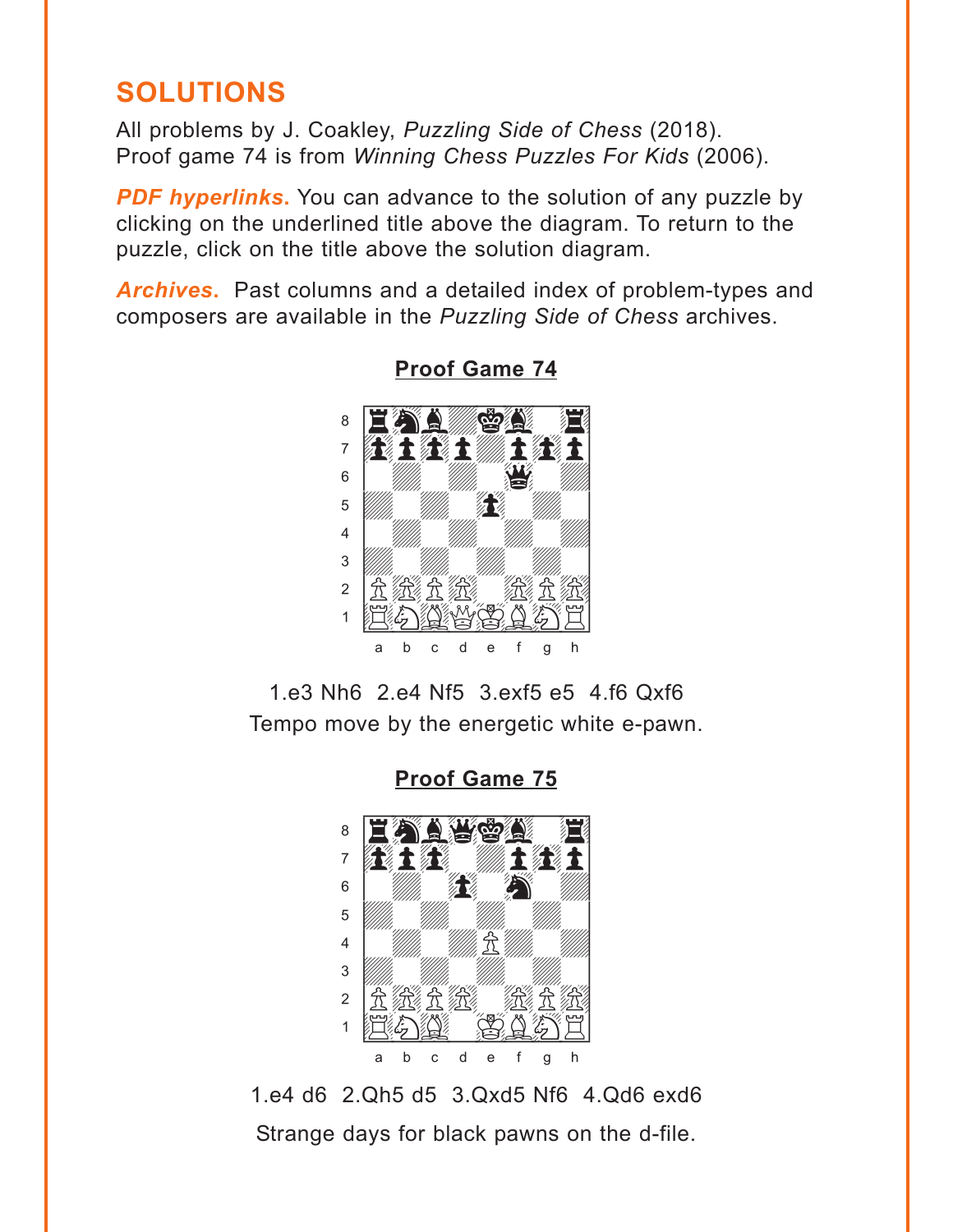#### **[Synthetic Game 35](#page-2-0)**

<span id="page-5-0"></span>

<sup>1.</sup>e3 e6 2.Ke2 Qg5 3.Kd3 Bd6 4.Ke4 Qd5#

White can also play 3.Kf3. Black's second and third moves can be switched. Similar games are 1.e3 c6 2.Ke2 Qa5 3.Kd3 g5 4.Ke4 Qd5# and 1.e3 e6 2.Ke2 Qg5 3.Kd3 Bb4 4.Kd4 Qd5#.

A different approach is 1.e3 e6 2.Ke2 Qg5 3.Kd3 Bb4 4.Be2 Qd5#. See diagram below. White can also play 4.Qe2. Black's second and third moves can be switched. with the set of the set of the set of the set of the set of the set of the set of the set of the set of the set of the set of the set of the set of the set of the set of the set of the set of the set of the set of the set



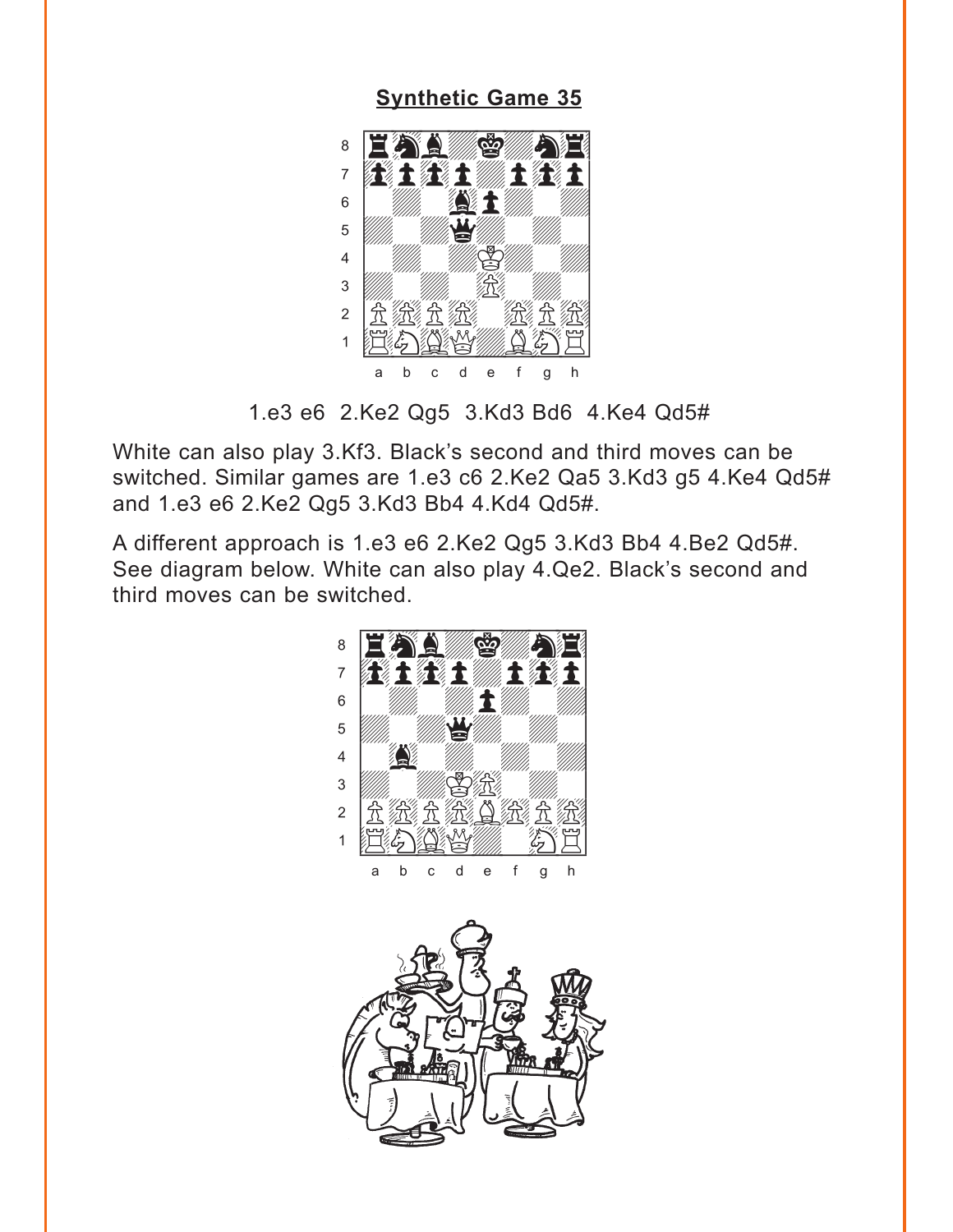### **[Longer Proof Game 48](#page-2-0)** (5.0 moves)

<span id="page-6-0"></span>

1.b3 f5 2.Bb2 Kf7 3.Bxg7 Nf6 4.Bxf8 Rxf8 5.b4 Kg8

Artificial happening on the black kingside with a white pawn tempo.

As far as I know, 5.0 is the fewest moves in a unique proof game with "fake castling". Can anyone beat the record?

Here is a similar game of equal length:



**[Longer Proof Game 48b](#page-2-0)** (5.0 moves)

1.d3 Nh6 2.Bxh6 f5 3.Bxg7 Kf7 4.Bxf8 Rxf8 5.d4 Kg8

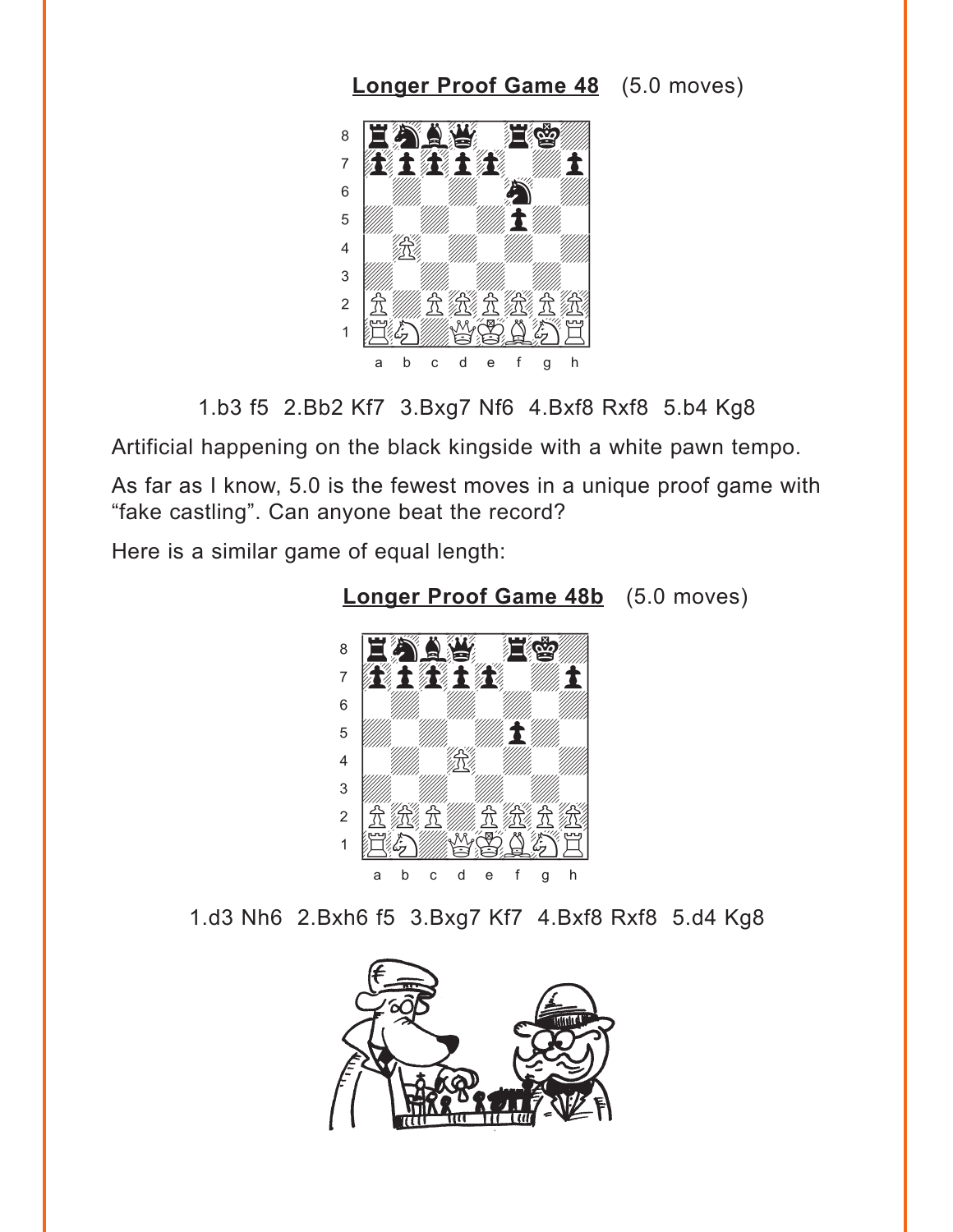## **[Longer Proof Game 49](#page-3-0)** (6.5 moves)

<span id="page-7-0"></span>

1.f3 c6 2.f4 Qb6 3.f5 Qxg1 4.f6 Qxf1+

5.Rxf1 Nxf6 6.Kf2 Ng8 7.Kg1

Kingside happening, with dodgy f-pawn and switchback knight.

The same idea can be shown in 6.0 moves with colours reversed, minus the pawn tempo.



**[Longer Proof Game 49b](#page-3-0)** (6.0 moves)

1.c3 f5 2.Qb3 f4 3.Qxg8 f3 4.Qxf8+ Rxf8 5.Nxf3 Kf7 6.Ng1 Kg8